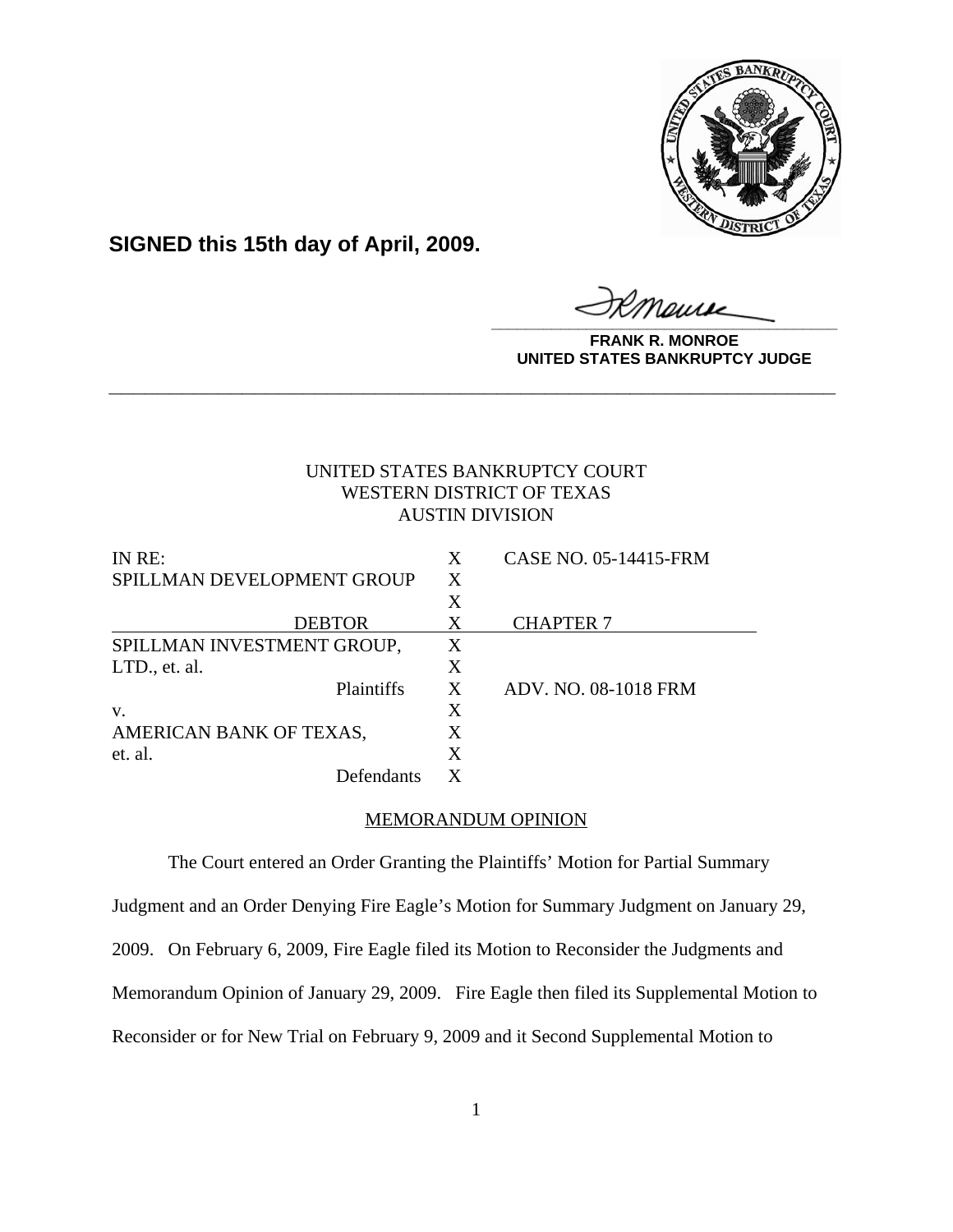Reconsider on March 13, 2009. This Court has jurisdiction to reconsider its orders pursuant to Fed. R. Civ. P. 59(e) made applicable herein through Fed. R. Bankr. P. 9023 which applies to requests to amend judgments/orders filed no later than ten days after entry of the judgment/order in question. The Court, as requested by Fire Eagle, also considers such relief under Fed. R. Civ. P. 60. This Memorandum Opinion shall constitute Findings of Fact and Conclusions of Law as required by Bankruptcy Rule 7052 which is made applicable to contested matters under Bankruptcy Rule 9014.

### Facts

Spillman Investment Group, Ltd. pledged a certificate of deposit ("SIG CD") in the amount of \$1,200,000.00 to American Bank of Texas as collateral for its debt which was secured by a first lien on the Debtor's golf course and related assets ("Senior Debt"). It sought a ruling by this Court that the effect of Fire Eagle LLC's \$9.3 million credit bid by which it purchased the golf course and certain related assets in open court was to fully pay the Senior Debt it had earlier purchased from American Bank of Texas<sup>1</sup> and that the certificate of deposit it had placed as security for that debt should now be released back to it.

Plaintiffs Gurasich, Walden, West, and the three Topfers were guarantors of the Senior Debt and sought a ruling that the legal effect of the Fire Eagle's credit bid was that the Senior Debt was fully paid and that their guarantees should be determined to be released and ordered returned to them.

Plaintiffs filed their Motion for Partial Summary Judgment on November 3, 2008. Fire

<sup>&</sup>lt;sup>1</sup> Fire Eagle had a debt secured by a second lien on the Debtor's golf course and related assets (Junior Debt) and purchased the Senior Debt to protect its Junior Debt.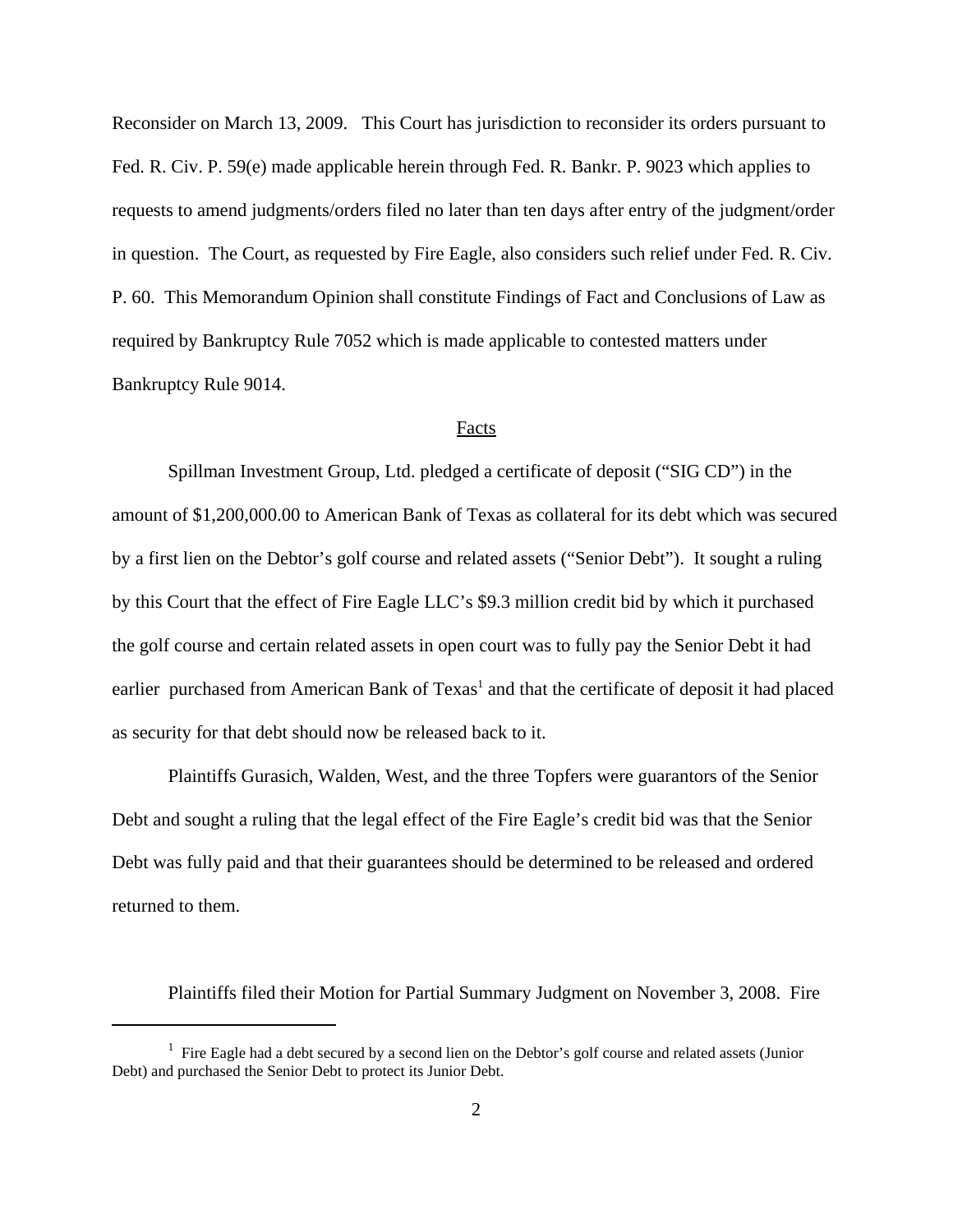Eagle filed a response as well as its own Motion for Summary Judgment on December 2, 2008. Both motions sought a determination of the legal effect of Fire Eagle's §363(k) credit bid pursuant to which it purchased the golf course and other related assets which secured both the Senior Debt and the Junior Debt.

The Court originally scheduled a hearing on Plaintiffs' Motion for Partial Summary Judgment for December 17, 2008. However, the Court, after reviewing the competing Motions determined there was no need to hold a hearing. The Court Clerk then entered an entry on the docket that stated the hearing was "TO BE RESET TO A LATER DATE BY THE COURT" although no hearing was actually held as the Court determined it was not necessary.

The Court entered its Order Granting Plaintiffs' Motion for Partial Summary Judgment and an Order Denying Fire Eagle's Motion for Summary Judgment on January 29, 2009 along with its Memorandum Opinion. The Court determined that the Senior Debt had been paid in full as a result of Fire Eagle's §363(k) credit bid and, as such, it had no claim against the SIG CD or the guarantors under their respective guarantees.

Prior to the Court's ruling, Fire Eagle filed various motions pertaining to additional discovery it desired to pursue. It and other parties also sought an extension of certain time deadlines set out in the Scheduling Order. At a hearing on January 7, 2009, the Court granted relief requested by Fire Eagle and ordered the requested depositions to proceed and that the discovery deadline be extended (although no Order has actually ever been submitted by Fire Eagle).

Fire Eagle proceeded with certain depositions which included those of Mr. West, Mr.

3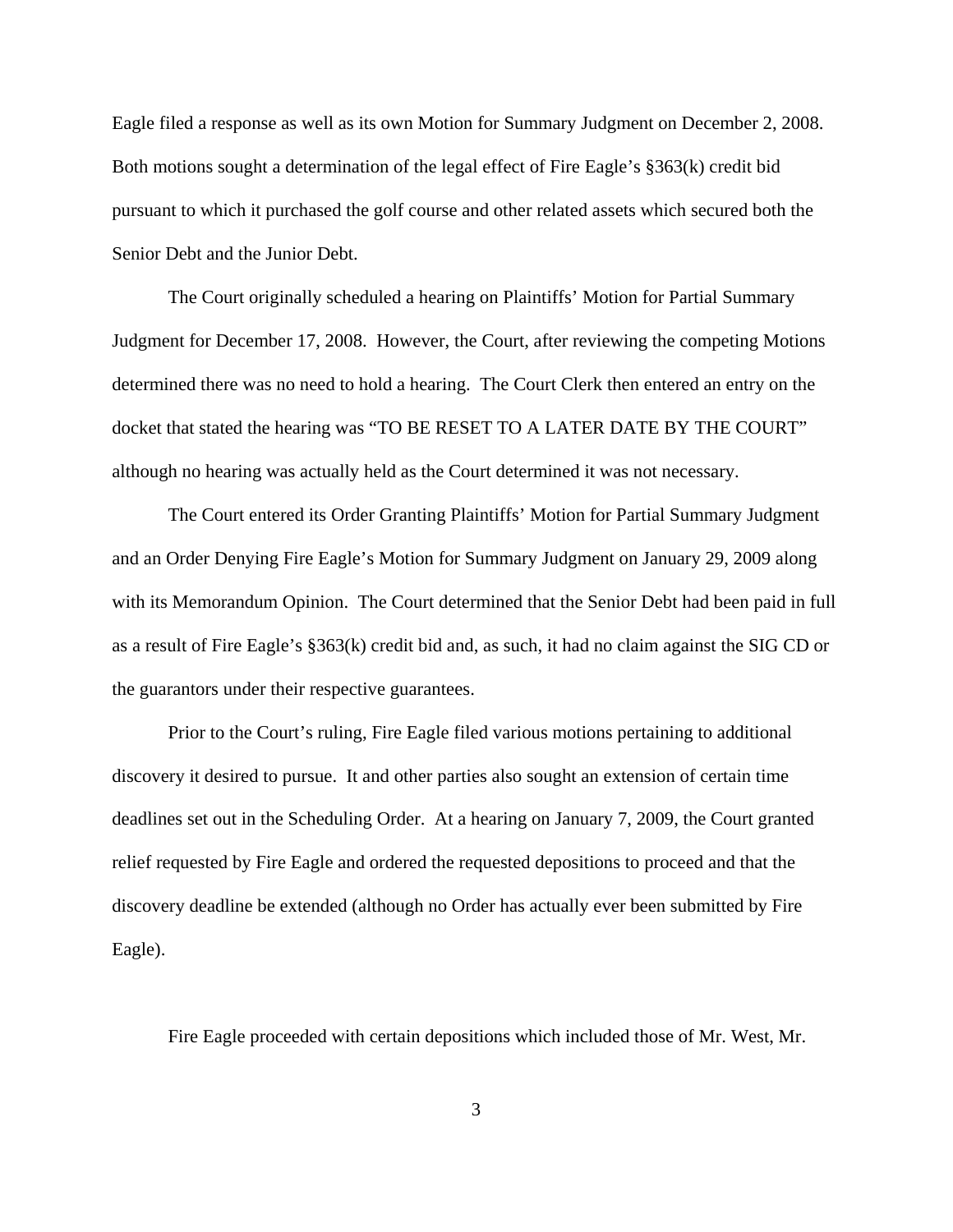Gurasich, Mr. Alan Topfer and Mr. Richard Topfer. Fire Eagle claims numerous admissions were made under oath which would certainly defeat the Plaintiffs' Motion for Partial Summary Judgment. Fire Eagle has provided certain deposition excerpts in its Supplemental and Second Supplemental Motions to Reconsider to support its contention.

Fire Eagle also requested certain Electronically Stored Information as commanded in a subpoena duces tecum which it claims was never received.

Fire Eagle claims that the Court erred in granting Plaintiffs' Motion for Partial Summary Judgment as Fire Eagle needed the additional discovery and Electronically Stored Information to respond to Plaintiffs' Motion for Partial Summary Judgment which discovery, Fire Eagle asserts, would have raised genuine issues of fact for this Court. However, Fire Eagle had already responded to the Plaintiffs' Motion and filed its own Motion on December 2, 2008.

This adversary proceeding was filed on February 13, 2008.<sup>2</sup> The Court spent several months dealing with Fire Eagles 12(b)(6) and other jurisdictional motions even though it had already denied them once. See Footnote 2. Fire Eagle also filed a Motion to Withdraw the Reference which was denied by the District Court. Also, the Debtor filed bankruptcy in 2005. Numerous depositions had, by the time of the filing of the Motions for Summary Judgment, been

 $2$  The issue addressed in this adversary proceeding was originally brought in the form of a motion in the main bankruptcy case filed by the Debtor on December 19, 2006 seeking a ruling that as a result of Fire Eagle's §363(k) purchase of the golf course and certain related assets the Senior Debt had been paid. Plaintiffs filed a Joinder to the Debtor's motion on January 12, 2007. Fire Eagle filed its objection January 11, 2007 and later sought its dismissal on various grounds [virtually the same ones it has urged in this adversary proceeding]. The Debtor's motion was heard on April 4, 2007, and the Court determined the Senior Debt had been fully paid as a result of Fire Eagle's §363(k) purchase. An Interim Order to that effect was entered May 21, 2007. A final Order to that effect was entered June 20, 2007 denying Fire Eagle's Motion to Reconsider. That Order has not been appealed. That Order did, however, grant reconsideration of the Joinder by the Plaintiffs therein. The June 20, 2007 Order was amended September 27, 2007 and is final. The Plaintiffs' Joinder sought the same relief as this adversary proceeding. Ultimately, by Order dated January 14, 2008, Fire Eagle's Rule 12(b)(6) motion to the Joinder was denied but the adversary rules were invoked. That resulted in the filing of this adversary proceeding. The point is this issue has been in various states of active and heated litigation since December 19, 2006.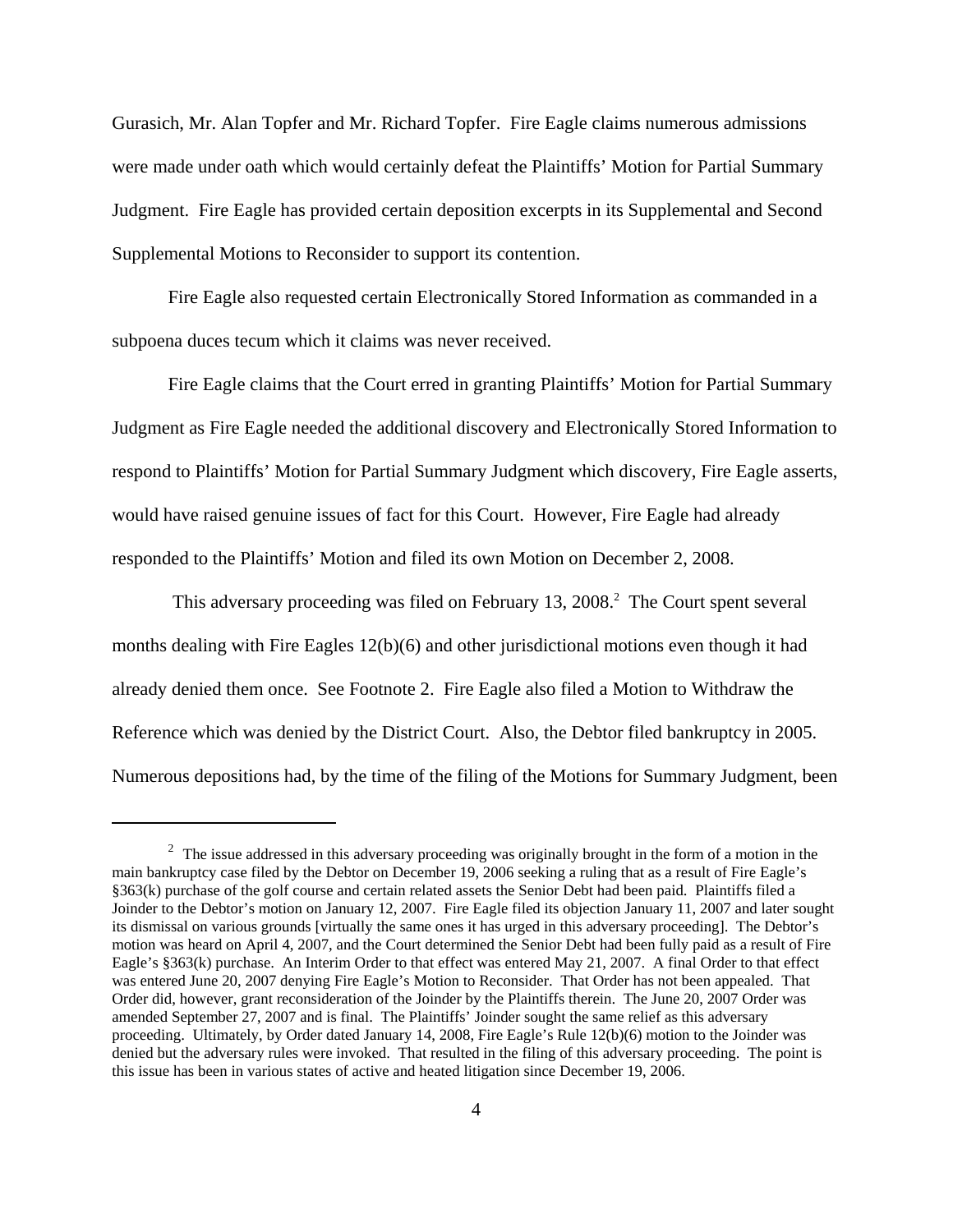taken in the main bankruptcy case and voluminous amounts of documents regarding this matter had already been produced.

#### Question Presented

Should the Order Granting Plaintiff's Motion for Partial Summary Judgment and Order Denying Fire Eagle's Motion for Summary Judgment be vacated?

#### Conclusions of Law

This motion will be treated as a motion for reconsideration under Fed. R. Civ. P. 59(e). *See Fletcher v. Apfel,* 210 F.3d 510, 511-12 (5<sup>th</sup> Cir. 2000)("A motion to reconsider which challenges a prior judgment on the merits will be treated as a Federal Rule of Civil Procedure 59(e) motion if it is served within ten days after entry of the judgment."). "Reconsideration of a judgment after its entry is an extraordinary remedy that should be used sparingly." *Templet v. Hydrochem Inc.,*  $367$  F.3d  $473$ ,  $479$  ( $5<sup>th</sup>$  Cir. 2004). The Fifth Circuit has held "that such a motion is not the proper vehicle for rehashing evidence, legal theories or arguments that could have been offered or raised before the entry of judgment." *Templet*, 367 F. 3d at 479; *Simon v. United States,* 891 F.2d 1154, 1159 ( $5<sup>th</sup>$  Cir. 1990). Rather Rule 59 (e) "serves the narrow purpose of allowing a party to correct manifest errors of law or fact or to present newly discovered evidence." *Templet*, 367 F.3d at 479.

However, a motion to reopen a case under Rule 59(e) though subject to much more stringent time limitations than a comparable motion under Rule 60(b), is not controlled by the same exacting substantive requirements. *See Smith v. Morris & Manning,* 657 F.Supp. 180, 181 (S.D.N.Y. 1987). Because rule 59(e) motions are subject to much more stringent time requirements than Rule 60(b) motions, Rule 59(e) motions provide relief for the movant on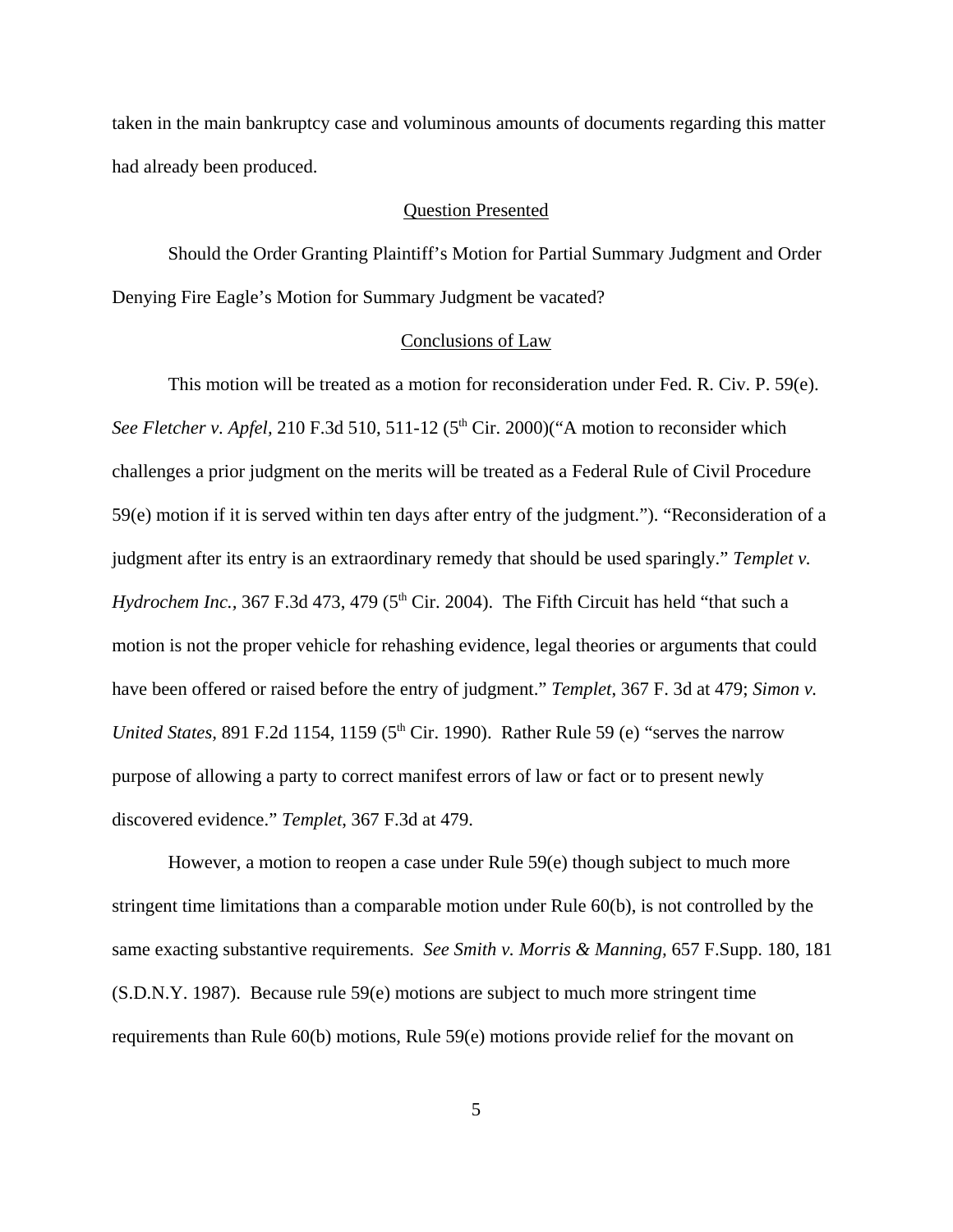grounds at least as broad as Rule 60 motions. *See Lavespere v. Niagara Machine & Tool Works, Inc.,* 910 F.2d 167, *see also Smith v. Morris & Manning,* 657 F.Supp. 180, 181 (When filing a motion under Rule 59(e), "[a party] need not meet the somewhat stringent requirements of Rule 60, which is aimed at protecting the finality of judgments from belated attack."). The Court will review under Rule 60 as well.

Rule 60 allows a court to reconsider a judgment based on 1) mistake, inadvertence, surprise or excusable neglect; 2) newly discovered evidence which by due diligence could not have been discovered in time to move for a new trial; 3) fraud; 4) the judgment is void; and 5) the judgment has been satisfied, released or discharged or a prior judgment upon which it is based has been reversed or otherwise vacated, or it is no longer equitable that the judgment should have prospective application; and 6) any other reason justifying relief from the operation of the judgment. Fed. R. Civ. P. 60(b).

Fire Eagle fails to identify any specific basis for relief under Rule 59 or Rule 60 other than to boldly state it has not been afforded an opportunity to complete its discovery and supplement its summary judgment response prior to this Court's entry of judgment and that through partial discovery it has taken, issues have come to light which tend to defeat Plaintiffs' Motion for Partial Summary Judgment. It is obvious there is no basis under Rule  $60(b)(1)$ through (5) nor is there a manifest error of fact or law to correct. Fire Eagle perhaps then believes the missed discovery has prevented it from providing newly discovered evidence which would have changed this Court's rulings. Or possibly, the Court is to review under its power to consider equitable factors. Fed. R. Civ. P. 60(b)(6), See, *Liljeberg v. Health Services Acquisition Corp.,* 486 U.S. 847, 863-64, 108 S.Ct. 2194, 100 L.Ed. 2d 855 (1988)(noting that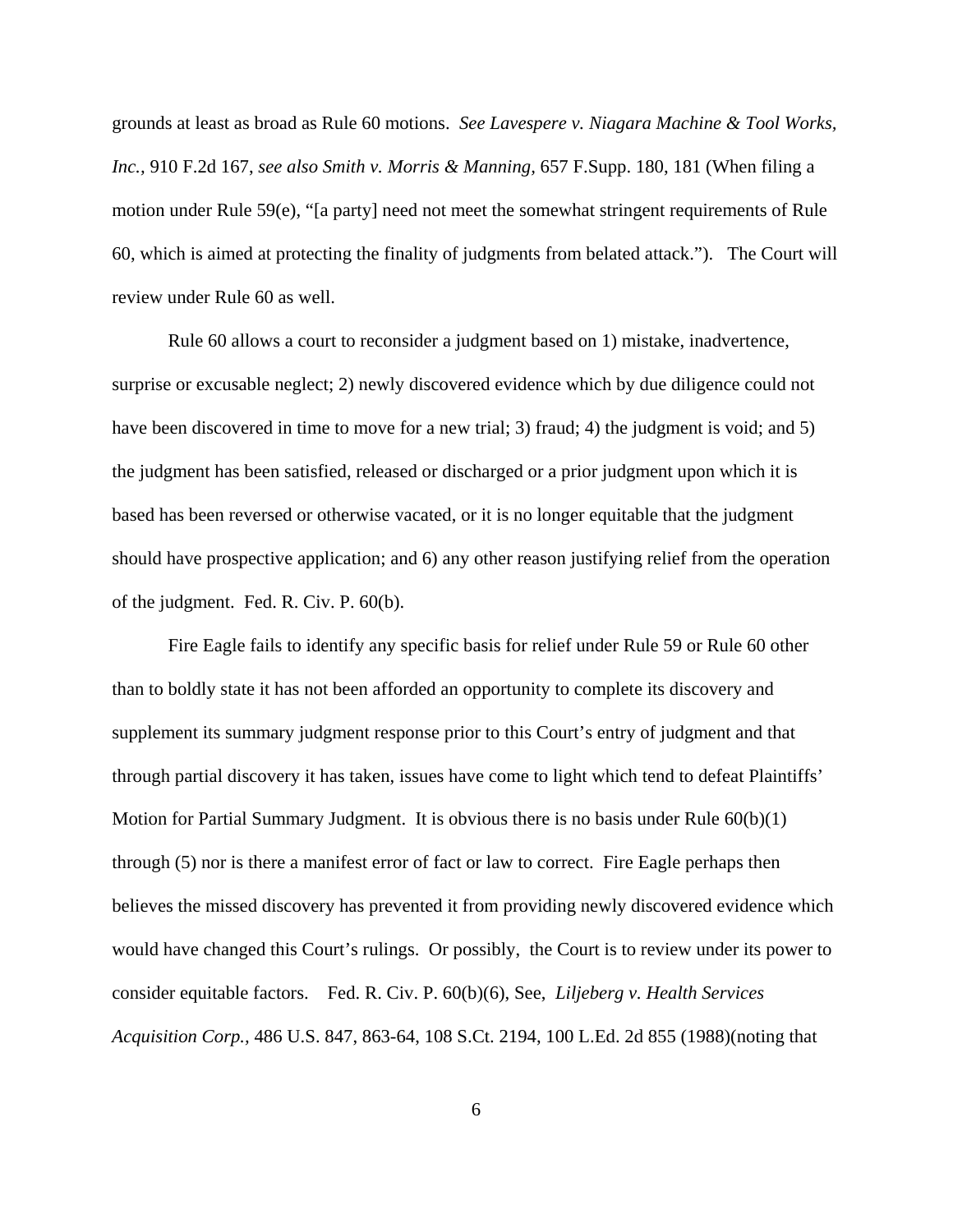Rule 60(b)(6) provides district courts with "authority adequate to enable them to vacate judgments whenever such action is appropriate to accomplish justice," but that such power should only be used in extraordinary circumstances." (internal quotations omitted). Fire Eagle apparently believes that its inability to conclude its discovery process is alone sufficient reason for "justifying relief" from the summary judgment Orders entered. Fire Eagle's argument is simply specious. It is, in fact, an attempt to interject extraneous and irrelevant facts into what is a very simple event that occurred in open court – the §363(k) bid by Fire Eagle which exceeded the amount of the Senior Debt pursuant to which Fire Eagle effectively foreclosed upon/bought its collateral.

Fire Eagle additionally asserts that the Order extending the Scheduling Order as stated on the record, the order granting certain depositions be taken as stated on the record, the arguments to obtain certain discovery approved by the Court and allegedly never complied with by the Plaintiffs, and the docket entry reflecting that the Plaintiffs' Motion for Partial Summary Judgment would be set for hearing at a later date show that Fire Eagle was entitled to obtain further discovery and file further opposition to Plaintiffs' Motion for Partial Summary Judgment. Fire Eagle claims that entry of its rulings on the summary judgment motions are in direct conflict with the Court's approval of the discovery and scheduling extensions and other actions.

Fire Eagle's argument is specious. As noted in the Memorandum Opinion, both the Plaintiffs' and Fire Eagle's Motions for Summary Judgment covered the exact same simple issue–what was the legal effect of the sale of the golf course and related assets in open court to

7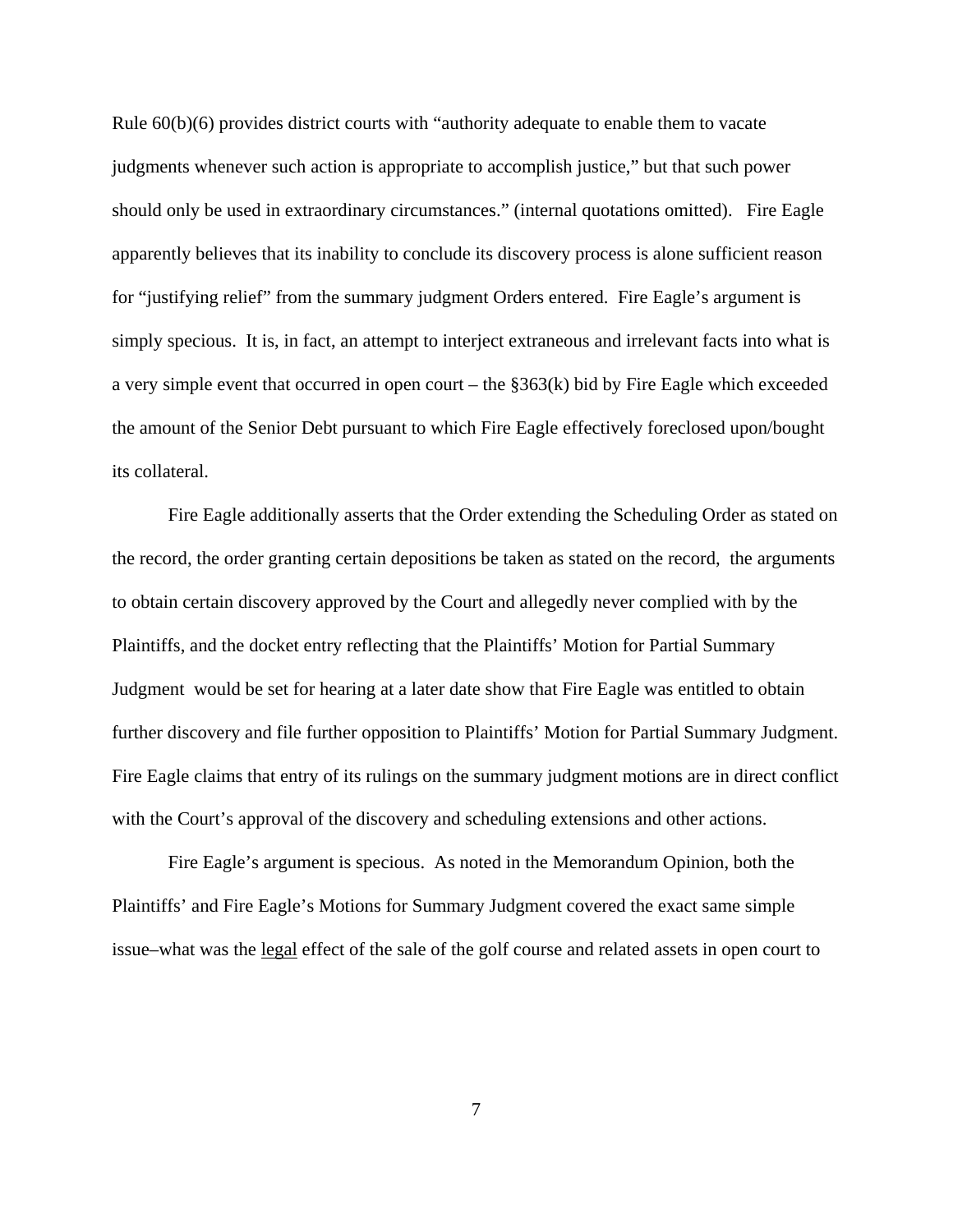Fire Eagle under  $\S 363(k)$  pursuant to a final order of this Court which authorized the same;<sup>3</sup> both Plaintiffs' and Fire Eagle's summary judgment motions were filed on the premise that there were no issues of material fact and that the Court should rule based on applicable law. Both sides urged the Court to interpret the relevant documents which were clear and unambiguous. And, the writings relied on by this Court in making its ruling are unambiguous. The summary judgment motions required only a review of the transactional lending documents, the Bankruptcy Court Orders relating to the sale, and the application of bankruptcy law, specifically §363 of the Bankruptcy Code, to those facts. No inquiry as to the intent behind the documents is required or appropriate. And, not even Fire Eagle can argue with a straight face that for the purposes of its own summary judgment motion no genuine issue of material fact exists while at the same time asserting that a genuine issue of material fact exists with respect to the Plaintiff's summary judgment motion on the same exact issue. Well, the Court supposes Fire Eagle can make such an argument. However, it is simply wholly without merit.

Nevertheless, Fire Eagle does argue that the additional discovery it has undertaken proves that the documents somehow mean something different than what they say. Fire Eagle submits certain deposition transcripts (of depositions it took prior to this Court's summary judgment rulings and attached to its Supplemental Motions to Reconsider) to prove that there are genuine issues of material fact in connection with its defense of Plaintiffs' Motion for Partial Summary Judgment. A sampling of the deposition testimony is as follows: 1) Mr. West and Mr. Gurasich admitted to their signatures on the guarantees and the pertinent sections of the

 $3$  The sale was made to Fire Eagle in consideration of Fire Eagle's §363(k) bid WHICH WAS IN EXCESS OF AND FULLY PAID THE SENIOR DEBT.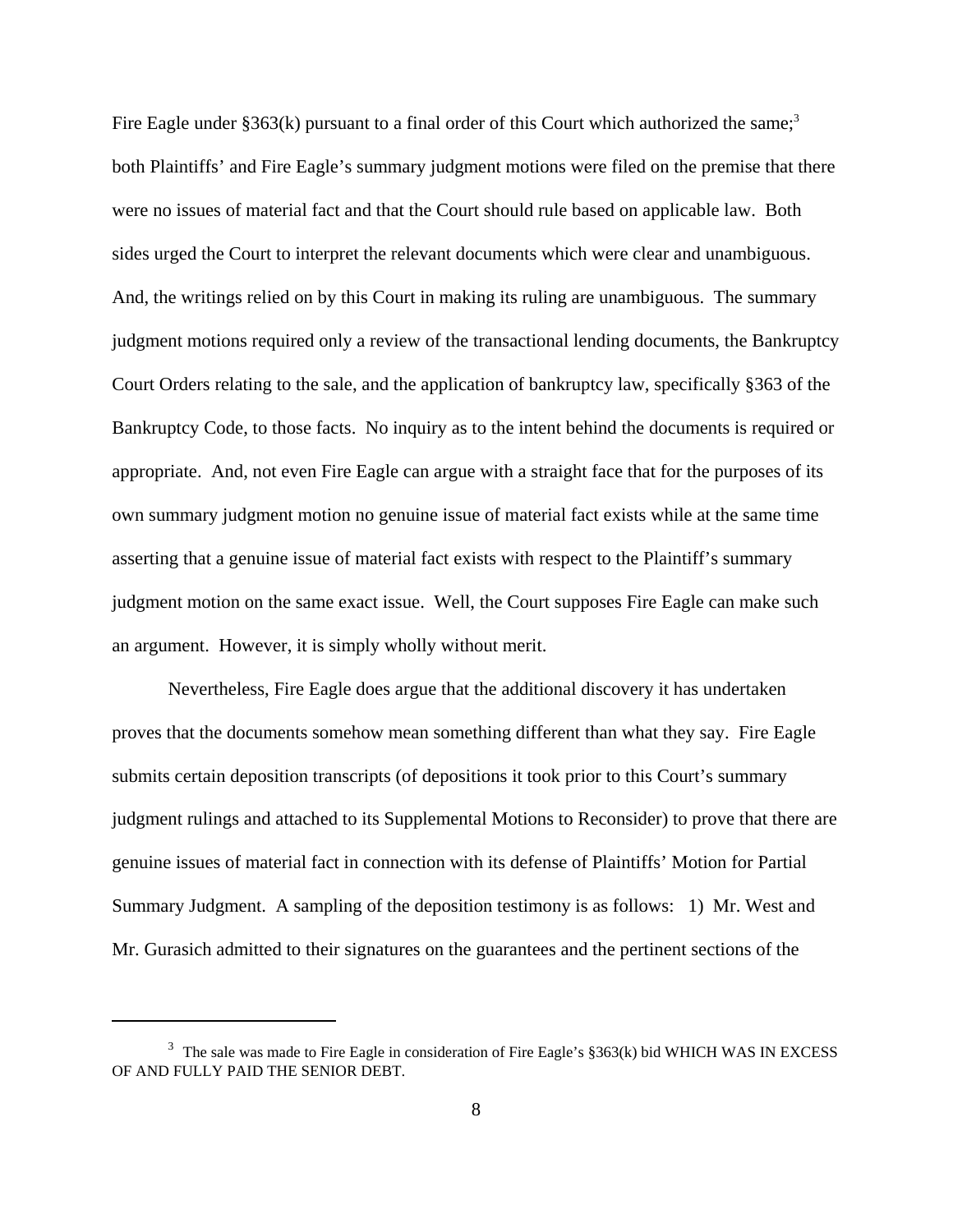guarantees, 2) Mr. Topfer admits his signature to the guarantees and that he was not forced to execute the documents and was not under duress and that he "was guarantying a certain amount of that debt", 3) Mr. Topfer answered, "yes" to the question "Is it your opinion that if the language is contained in this document [both guarantees] that you bound yourself to that language?, 4) Mr Topfer further admitted to guaranteeing the amount of \$1,500,000.00 in principal, plus interest, attorneys' fees, commitment fees, liabilities for costs and expenses and to guaranteeing an additional amount of \$304,000.00 in principal, plus interest, attorneys' fees, commitment fees, liabilities for costs and expenses, and 5) Mr. Topfer admitted that rather than going through all the sections that were marked on the [guarantees] that if he signed it, he agreed to the contents of the [guarantees].

The response to these "startling" revelations is, SO WHAT!

There is no question that the guarantors signed the guarantees and that they bound themselves in so doing. That has never been an issue in this case. And, it has no bearing on the Court's granting of the Plaintiffs' Motion for Partial Summary Judgment. In fact, no additional discovery can possibly change this Court's ruling. That is because such ruling required review only of the unambiguous transactional documents, which included the guarantees, certain Bankruptcy Court Orders relating to the sale and the application of §363 to those uncontested, well known and uncontrovertible facts that are clearly set out in this Court's Memorandum Opinion.

There is no need to inquire into any intent behind the execution of the documents. It is IRRELEVANT AND NOT AN ISSUE IN THIS CASE. Nor is there any need for additional discovery in the context of the summary judgment motions. Both parties rely on the documents

9